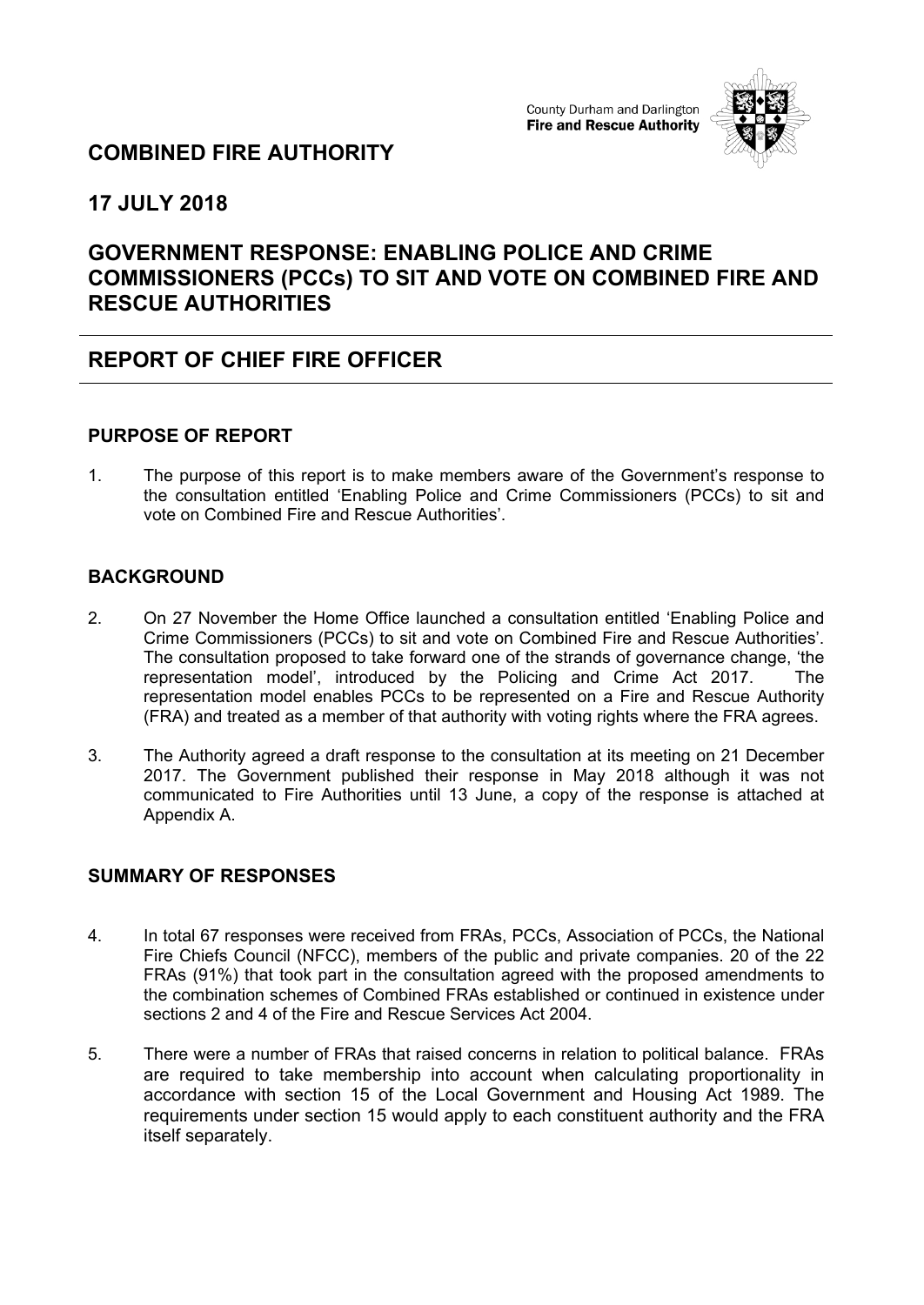- 6. The response in the consultation outlined that it is up to the FRA to consider the impact of a PCCs membership locally and to determine how they wish to proceed. If the combination scheme allows, it is possible to go above the upper limit of members currently permitted by the scheme, with the new number being the maximum number of members of the FRA. An authority should keep their numbers under review to ensure that it is sufficient enough to allow effective scrutiny, while being focused, nimble, decisive and not over burdensome.
- 7. As CDDFRA is already at the maximum number of elected members permitted under the Combination Order, increasing the number of members would not be an option that could be considered should the Police, Crime and Victims' Commisioner (PCVC) request a seat on the Authority.
- 8. A number of respondents questioned whether or not a PCC should be able to appoint a deputy to represent them on the FRA given the option of appointing a non-elected substitute was not open to elected members. The consultation proposed that deputies would be able to speak on behalf of the PCC but not have voting rights. The Government's response outlined that Section 18 of the Police Reform and Social Responsibility Act 2011 enables a PCC to delegate certain functions to a Deputy PCC (DPCC) or arrange for any person not the DPCC to exercise these functions (a deputy). This would include enabling a deputy to attend and speak at meetings of the FRA where the PCC is unable to, and potentially enables a deputy to have voting rights (subject to amendments being made to the relevant combination scheme). These arrangements had already been implemented in Hampshire FRA, the only Combined FRA that has already had its amendment order altered.
- 9. A number of FRAs questioned the cost of PCCs being able to claim allowances and therefore increasing the cost of the Authority in a difficult financial climate. The Government's response was that the policy intention is that they would not expect PCCs to receive any additional allowance for being represented on a FRA. The rationale behind this intention is that the PCC would be represented on the FRA in their capacity as a PCC and would therefore be exercising their functions in that capacity. As they are already remunerated for their role and functions, they would not want the PCCs representation to increase the cost of governance of the FRA. It is proposed therefore that PCCs would be able to claim expenses but only in relation to their role as a PCC and not as a member of the FRA.

#### **IMPLICATIONS FOR THE AUTHORITY**

- 10. The Government has decided to vary the combination schemes of those Combined FRAs who have agreed to the proposed amendments. A negative statutory instrument (SI) will be drafted to make these amendments and it is then expected to be laid before Parliament in the autumn.
- 11. Two FRAs objected to the proposed amendments. As such, the Government intend to hold an inquiry under the provisions of the Fire and Rescue Services Act 2004, to better understand their concerns and to help come to a view on whether to make the proposed amendments to their respective combination schemes. An independent person has been appointed to consider the objections of FRAs, the position of other relevant stakeholders such as the PCCs and the Government's position and to then come to a judgement on the strength of objection. The inquiry was launched in May, with plans to publish an inquiry report and a Government response to the inquiry shortly after.